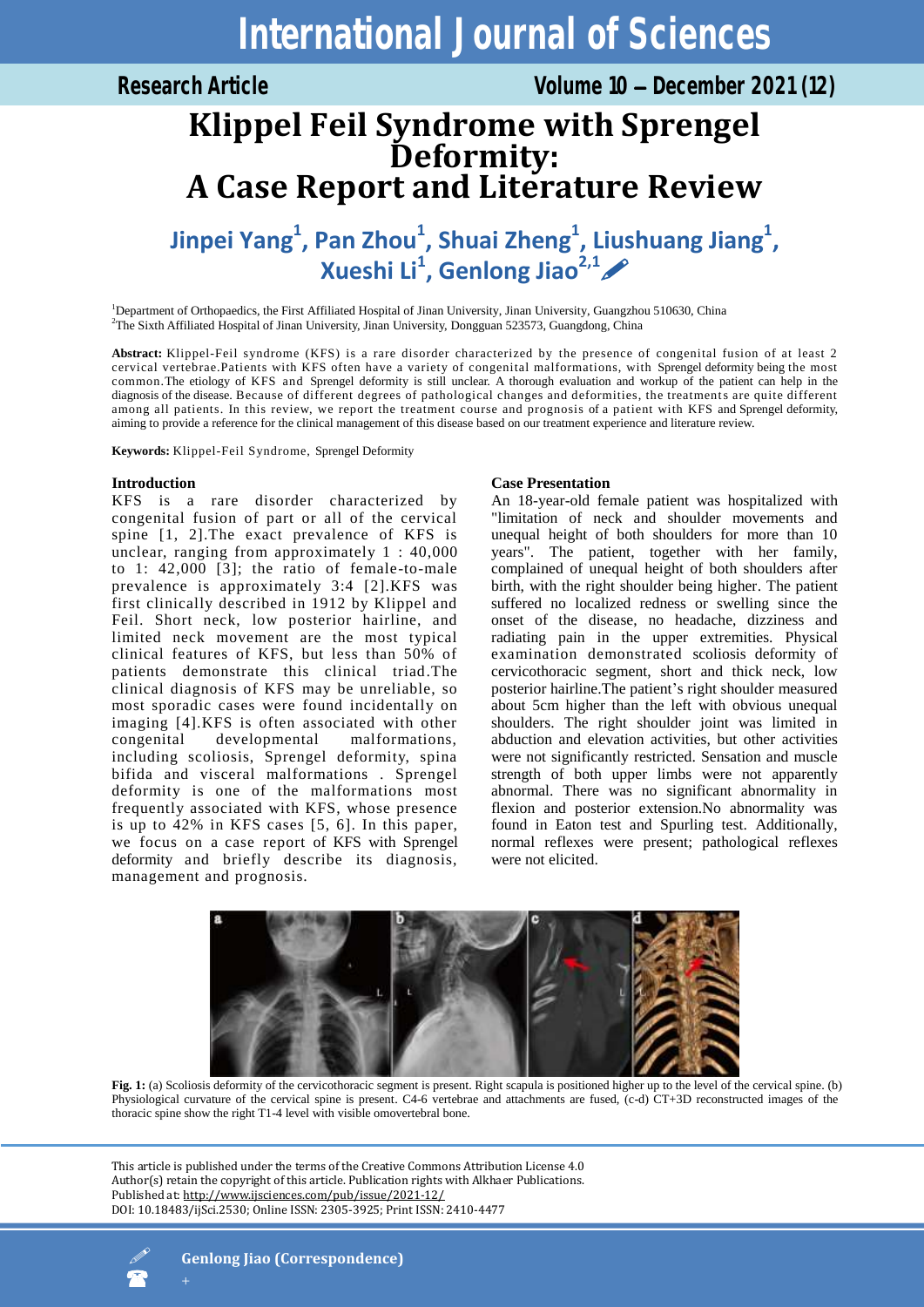

**Fig. 2**: MRI of cervical spine demonstrates: (a) disc degeneration at C2/3 and C3/4, (b-c) no abnormal signal in the spinal cord at C2/3 and C3/4 levels, and narrowing of the spinal canal at C3/4 level .

### **Management**

With limited neck and shoulder movement and unequal height of both shoulders, this in-patient underwent more ancillary investigations: blood and urine tests did not suggest significant abnormalities; urological ultrasound suggested: left renal agenesis; X-ray showed: scoliosis deformity of the cervicothoracic segment was present (Figure 1a, Figure 3c); the right scapula was positioned approximately 5.18 cm higher than the left (Figure 3c), and C4-6 vertebrae and attachments were fused (Figure 1b). CT of the thoracic spine with 3D reconstruction showed that omovertebral bone formation was visible at the right T1-4 level (Figure 1c, d). MR of the cervical spine suggested that no significant signal shadow was seen in the spinal cord at the levels of C2/3 and C3/4, and narrowing of the spinal canal at the level of C3/4 was found.

The patient was diagnosed with: 1. Klippel Feil syndrome and Sprengel deformity; 2. left renal agenesis, based on the patient's medical history, physical examination and relevant tests. The patient, aged18, was skeletally mature and did no present with neurological impairment. Considering the patient's urgent need to resolve the shoulder deformity and shoulder mobility, we recommended that "right clavicle osteotomy and fusion in situ fixation  $+$  right omovertebral bone resection+ right scapula internal superior margin release + right scapula descent" should be performed.

Surgical procedure: 1. After successful anesthesia, the patient was placed in the supine position, and the right shoulder operative field was disinfected; skin preparation and surgical draping were completed. 2. An oblique incision was made along the surface of the right mid-clavicle along its course, approximately 10 cm long, and the skin, subcutaneous, deep fascia and periosteum were incised. After stripping the periosteum, the mid-clavicle was identified, and the clavicle was truncated at the distal and proximal 1/3, respectively, and the incision was sutured.3. The patient was transferred to the prone position, the right shoulder and right upper extremity were disinfected in the operative field, and surgical draping was completed. A longitudinal "S"-shaped incision was made from the level of cervical 5 to the level of T8 to reveal the fused C4-7 spinous process, exposing and resecting the omovertebral bone. The trapezius muscle was incised, and the supraspinatus, levator scapulae and rhomboideus were dissected from top to bottom along the superior and medial edges of the scapula, respectively, at the point of termination on the scapula. Structures such as the [serratus](file:///D:/è½¯ä»¶/dict/Application/8.9.3.0/resultui/html/index.html#/javascript:;) [anterior](file:///D:/è½¯ä»¶/dict/Application/8.9.3.0/resultui/html/index.html#/javascript:;) and subscapular muscle were separated anterior to the scapula, and the medial superior scapular angle was excised. Press down and internally rotate the scapula until the right mesoscapula and the left mesoscapula are at the same level. The subscapular Angle and the medial edge of the scapula are drilled separately, and the previously stripped muscle stops are fixed with sutures to the scapula in their new positions, respectively.Layered suture incision is made.4. The patient is then transferred to a supine position, and surgical instruments accessed from the previous surgical incision. The mid clavicle was identified after stripping the periosteum, the original clavicle osteotomy was reset, and the clavicle was fixed with a 5-hole reconstruction plate and 4 screws. The incision was repeatedly rinsed with saline, the layers were sutured, and the incision was covered with a sterile dressing.5. The operation was uneventful, with minimal intraoperative bleeding.

Postoperatively, the shoulder joint was splinted for 2 weeks, followed by active assistance and passive activities for shoulder rehabilitation therapy; resistance training was initiated 4 weeks, follow-up after 2 months. It can be seen that the patient's shoulders were basically flush bilaterally (Fig. 3c, f), the right upper limb abduction mobility increased (Fig. 3a, d), and the combing movement could be completed without the lateral neck (Fig. 3b, e).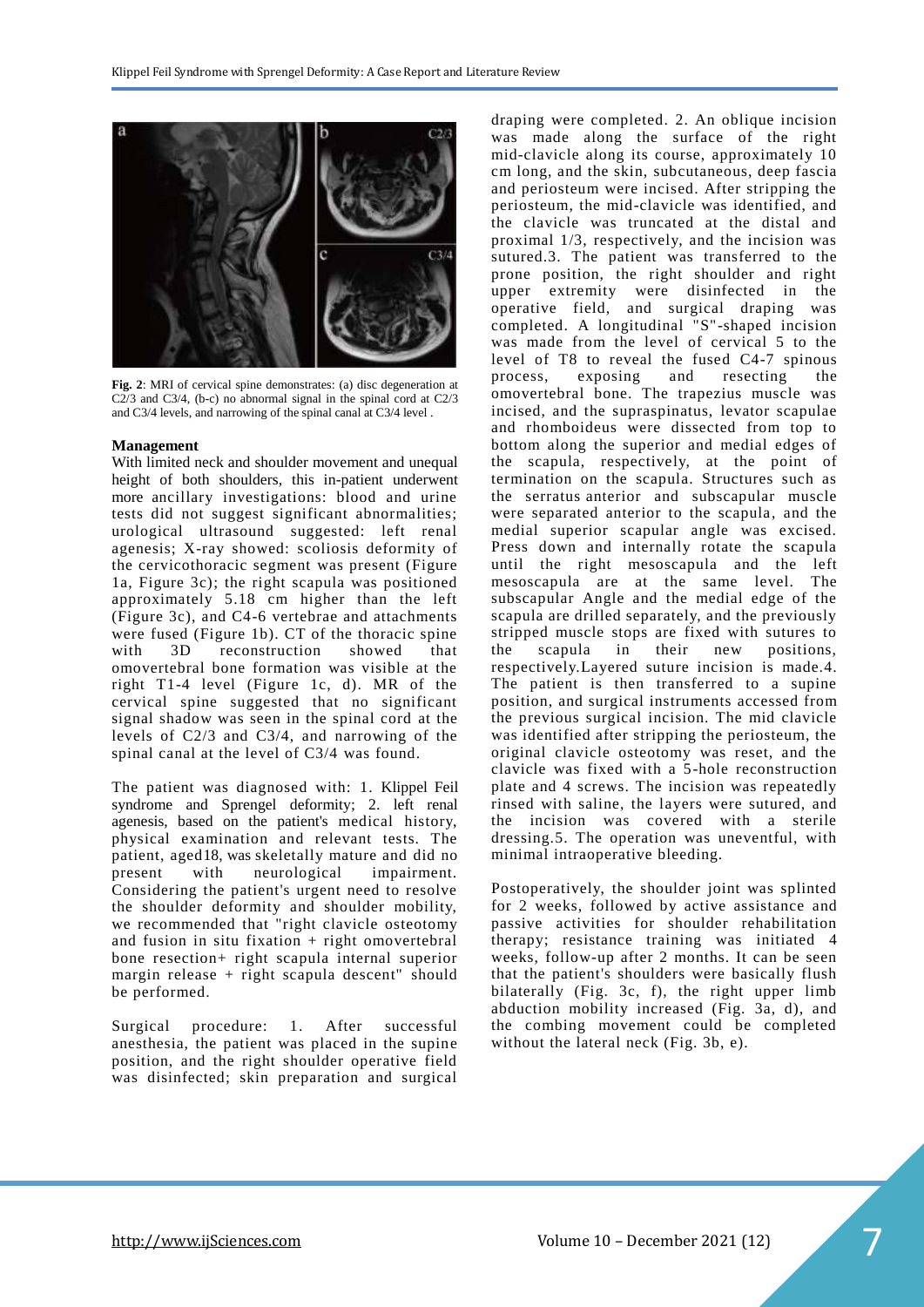

**Fig. 3:** Pre-surgery (a-c) vs. post-surgery (d-f)

### **Discussion**

Studies have suggested that not all patients with KFS and congenital scoliosis require surgical treatment. One scholar conducted long-term follow-up of 32 cases of KFS. During 10 years of follow-up, only 7 patients developed neurological symptoms and 2 required surgical treatment [8]. Another scholar conducted long-term follow-up of 19 pediatric and adolescent patients with KFS. In a mean follow-up of 12.5 years, 5 patients were affected by neurological complications; 4 underwent surgery and 14 had no neuropathy [9]. It is generally accepted that patients with KFS without neurological symptoms require only conservative treatment, including regular review, restriction of activity, use of cervical orthoses, and traction as needed [10]. In contrast, indications for surgical treatment of KFS include persistent pain and neurological dysfunction where the pharmacological effects have failed, with an overall goal of increasing the cervical spine stability [11].

Sprengel deformity is the most common congenital shoulder deformity caused by abnormal descent of the scapula during embryonic development [12]. Sprengel deformity often involves deformities in the appearance of the shoulder and dysfunctional movement. In 1891, Sprengel drew attention to this deformity by describing it as congenital scapular elevation.Patients with Sprengel deformity are often associated with other congenital developmental deformities including: scoliosis, Klippel-Feil syndrome (KFS), rib anomalies, spina bifida, and limb deformities [13-15].Dino Samartzis et al. concluded that cervical fusion of multiple segments is more common in patients with KFS with Sprengel deformity. Therefore, patients with confirmed KFS should be thoroughly examined for the presence and severity of Sprengel deformity to assess factors that may put patients with KFS at an increasing risk of neurological injury [16].

Surgical treatment of Sprengel deformity is performed to improve the shape and function of the shoulder. The core of the surgical technique is resection of the protruding portion of the scapula and inferior translation of the scapula [12]. In patients aged >8 years, clavicle osteotomy prior to scapular repositioning can reduce the incidence of brachial plexus palsy [17]. Most patients with Sprengel deformity have the omovertebral bone that connects the scapula to the vertebrae. The presence of the omovertebral bone affects the range of motion of the shoulder joint and the neck, as well as the descent of the scapula [18, 19]. Therefore, removal of the omovertebral bone is an important part of the surgical treatment of Sprengel deformity. Surgical modalities that have been developed for the treatment of Sprengel deformity reportedly include the Woodward procedure [20], the Green procedure [17], the Bellemans and Lamoureux modified Green procedure [21], the Leibovic modified